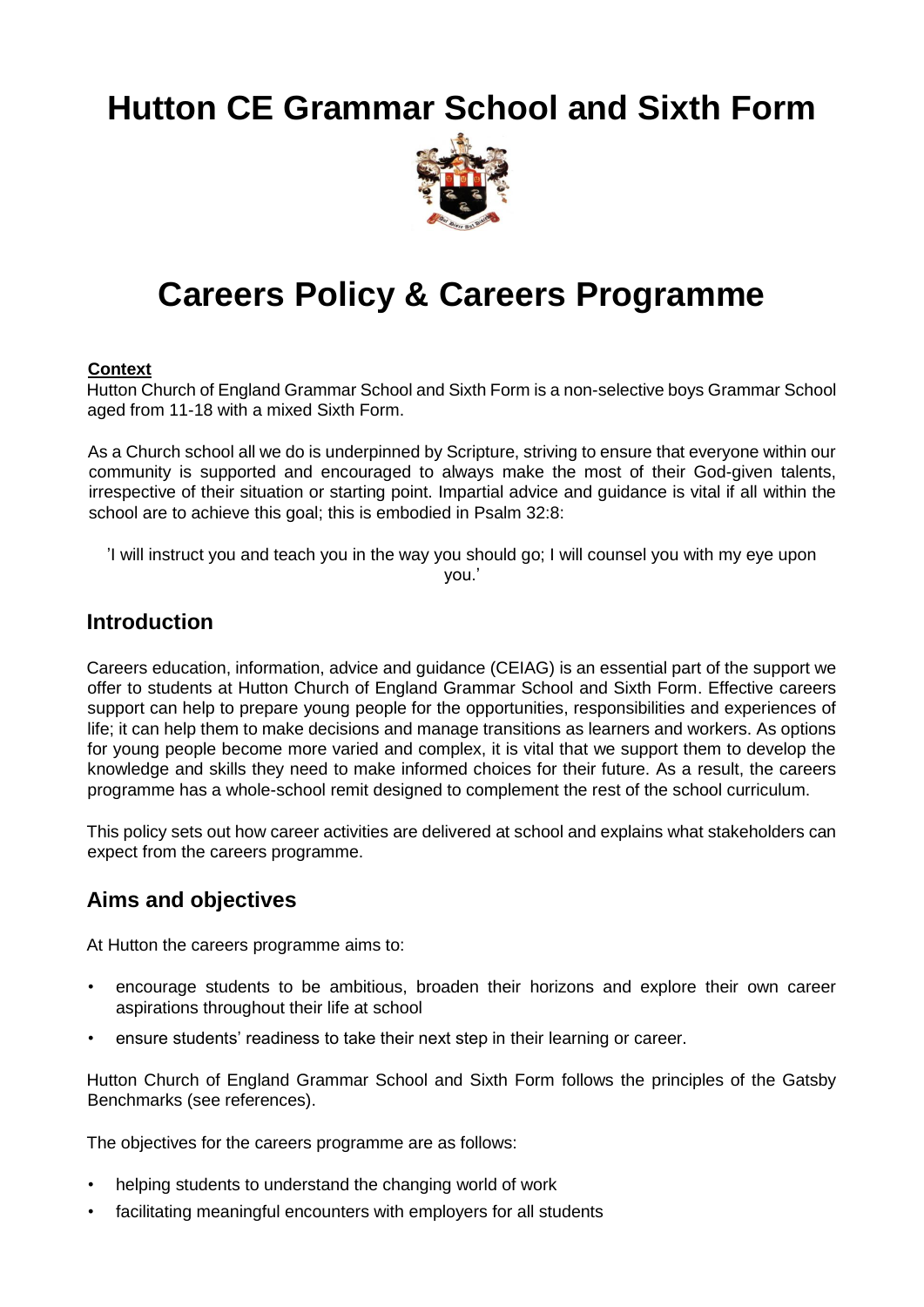- supporting positive transitions post-16 and post-18
- enabling students to develop the research skills to find out about opportunities
- helping students to develop the skills, attitudes and qualities to make a successful transition into the world of work
- encouraging participation in continued learning, including further and higher education and apprenticeships
- supporting inclusion, challenging stereotyping and promoting equality of opportunity
- contributing to strategies for raising achievement, particularly by increasing motivation.

### **Student entitlement**

All students are entitled to be fully involved in an effective CEIAG programme.

Students are encouraged to take an active role in their own career development, so the careers programme emphasises student participation with a focus on self-development; learning about careers and the world of work; and developing career management and employability skills.

During their time at school, all students can expect:

- the support they need to make the right choices for Key Stage 4/GCSE, after Y11 and after Y13
- access up-to-date and unbiased information on future learning and training, careers and labour market information
- support to develop the self-awareness and career management skills needed for their future
- a meaningful encounter with a representative from the world of work each school year; this could be through work experience (specifically in Year 12), assemblies, worship, careers talks (in or outside lessons), projects and visits
- to hear from a range of education and training providers, including colleges, universities and apprenticeship organisations; this could include visits and taster days, as well as assemblies, talks and meetings at school
- the opportunity to relate what they learn in lessons to their life and career beyond school
- the opportunity to talk through their career and educational choices with staff including form tutors and the careers team
- access to one-to-one guidance with a trained, impartial careers adviser, by appointment; this is available to students of any year group.
- the school to keep parents/carers informed of their progress and provide parents/carers with information to support students' career planning and decision-making.
- to be asked their views about the service they have received to ensure that the service continues to meet the needs of the students
- Visit the in-school Careers Fair where they can access information and guidance from a number of potential employers

# **Parental involvement**

Young people do not make career decisions in isolation and parents/carers can have a substantial impact, as well as a clear interest in the right outcomes for their young person. The school is keen to foster parental involvement in the careers programme, wherever possible.

### **Events for parents and carers**

Parents/carers are invited into school to discuss their son/daughter's progress at Parents Evenings.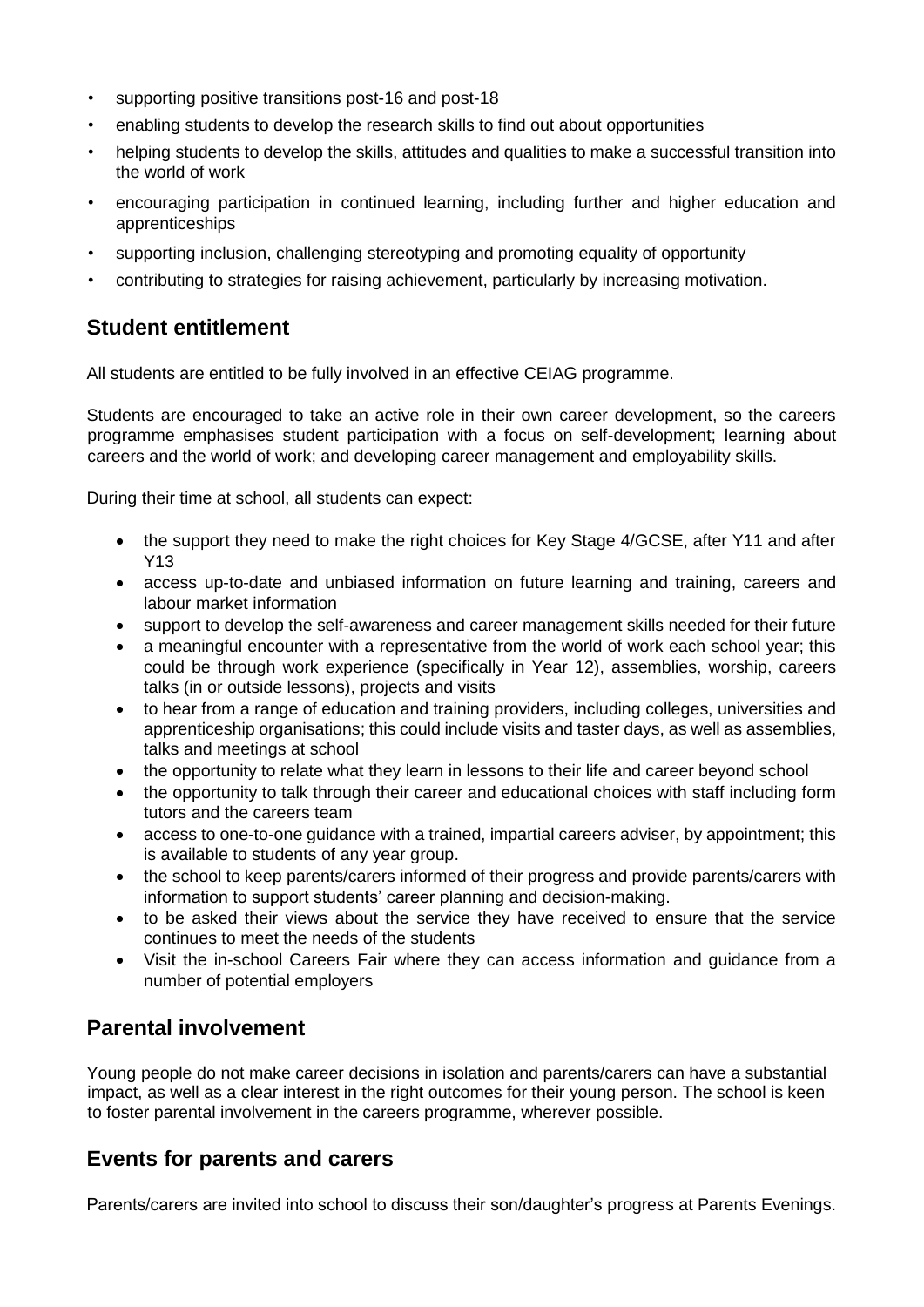Representatives of the careers team, as well as education and training providers, attend events for specific year groups.

In addition, specialist events for parents include Key Stage 4/GCSE Options Evening, student mock interviews, and UCAS Evening.

Parents/carers are kept up to date with career-related events and activities affecting their son/daughter via letters and texts home, the school website/portal and social media.. Parents/carers are invited to participate in any career event where their knowledge and experience is relevant. This can include, Mock Interview Sessions and/or specific career talks. They are also welcome to make contact with the Careers Team at school, should they have any questions or concerns.

## **Delivery of the Careers Programme**

#### **Careers education**

The content of the taught careers education programme is based around the learning outcomes outlined in the CDI Careers Framework (see references).

### **Years 7, 8 & 9**

Key activities: KS4/GCSE options choices

Lessons might include what work is, how salaries relate to different jobs, stereotyping around jobs, how to find out about jobs, the skills needed for work, jobs of the future, the geography of jobs. Activities will support the KS4/GCSE options process.

By the end of Year 9, all students will have had the opportunity to:

- Be introduced to career resources to help them understand their preferences and the options open to them.
- Develop their self-awareness
- Hear from or talk to representatives from the world of work
- Receive support to make the right KS4/GCSE choices, including assemblies, parents events, meeting with senior staff at school and the option of a careers meeting. They will also be given the opportunity to carry out research based activities to help their understanding of skills and qualifications which will help them on specific pathways to training and employment

# **Year 10 & 11**

Key activities: Post-16 applications

Students will learn how to write a personal statement for post-16 applications; get support to apply through UCAS Progress; hear from guest speakers in assembly about sixth form, college and apprenticeships; attend group sessions discussing the different post-16 pathways and key considerations when choosing post-16 options.

By the end of Year 11, all students will have had the opportunity to:

- Develop their self-awareness and career management skills, including writing a CV
- Experience a taster day in a sixth form or college setting
- Be introduced to the different Post-16 pathways.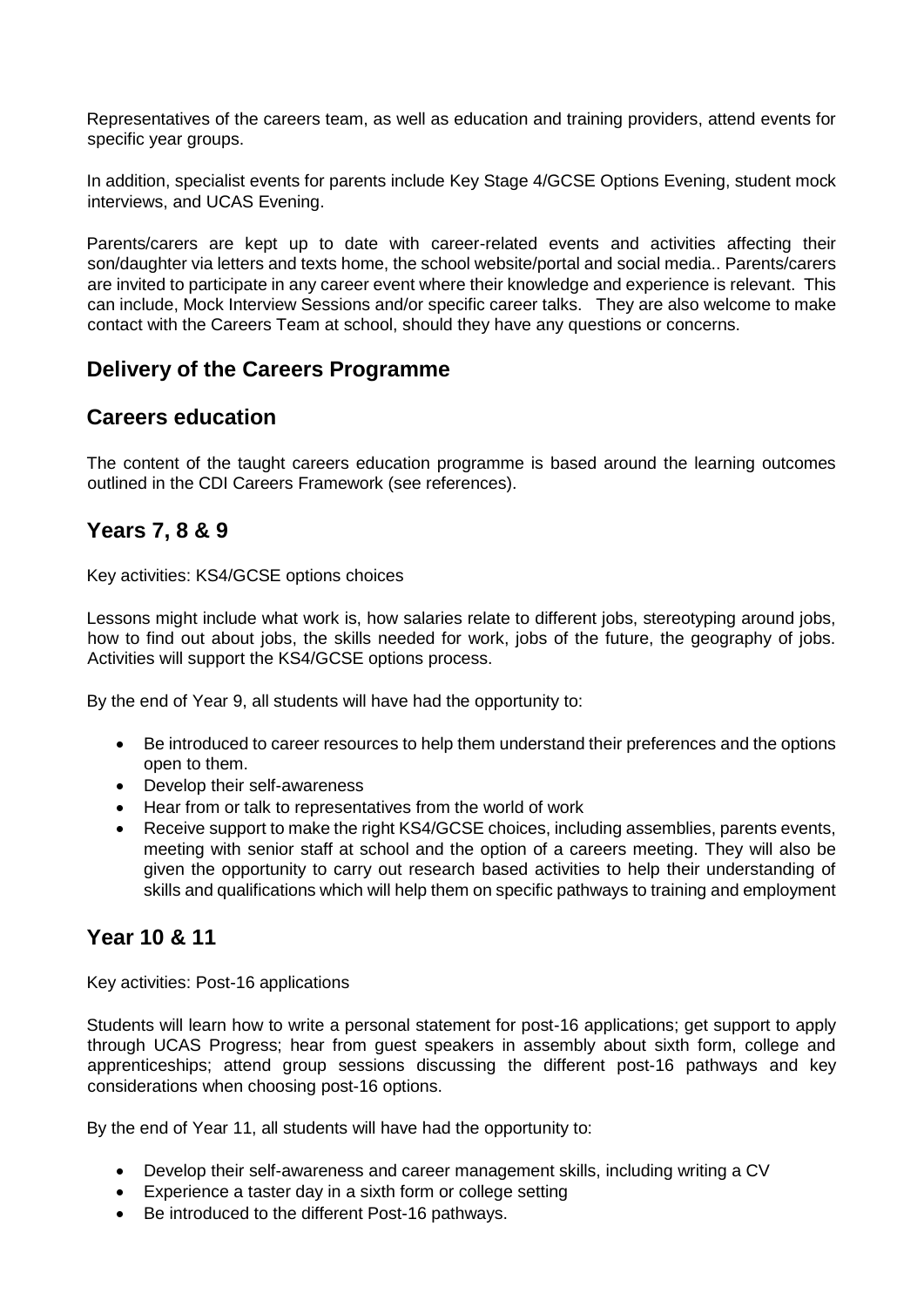- Use a range of sources of information (with support, as required) to explore Post-16 options
- Engage in a mock interview and other career related events.
- Attend events in school and out of school where they can speak to employers, colleges, training providers and universities
- Develop their self-awareness and career management skills
- Apply for Post-16 options and back-up plans, as necessary
- Continue to develop the skills needed for a successful transition
- Have at least one meeting with a careers adviser.

# **Year 12 & Year 13**

Key activities: Post-18 applications, mock interviews and work experience

In Year 12, lessons include post-18 options, covering both university and alternatives to university. Students will take up one week's work experience. In addition, a range of other enrichment activities are available to support students to develop additional skills and knowledge.

In Year 13, students are supported through the post-18 application processes, including UCAS and apprenticeship, work-related or college options.

By the end of sixth form, all students will have had the opportunity to:

- Use a range of resources (with support, as required) to explore Post-18 options
- Develop their self-awareness and career management skills
- Develop further experience in the workplace
- Attend events in school and out of school where they can speak to employers, colleges, training providers and universities

### **Career guidance meetings**

Students are entitled to appropriate guidance to meet their individual needs. All students at school can request an appointment with the careers adviser but, in practice, Year 10s, Year 11s, Year 12s and Year 13s are most likely to access the service.

Students are identified for careers meetings based on need and through self-referral.

### **Needs-based referral**

The referral procedure works as follows:

• Learning Co-ordinators, Form tutors Sixth Form Team or SENCO/Inclusion Team identify students who would benefit from early intervention, for example students with lack of direction or lack of motivation; students with SEND; certain students receiving pupil premium funding; or those who have potential to become NEET (Not in Employment, Education or Training) in Year 10; these are prioritised and given individual interviews with an independent careers advisor

• In Y11, all students are given individual interviews with an independent careers advisor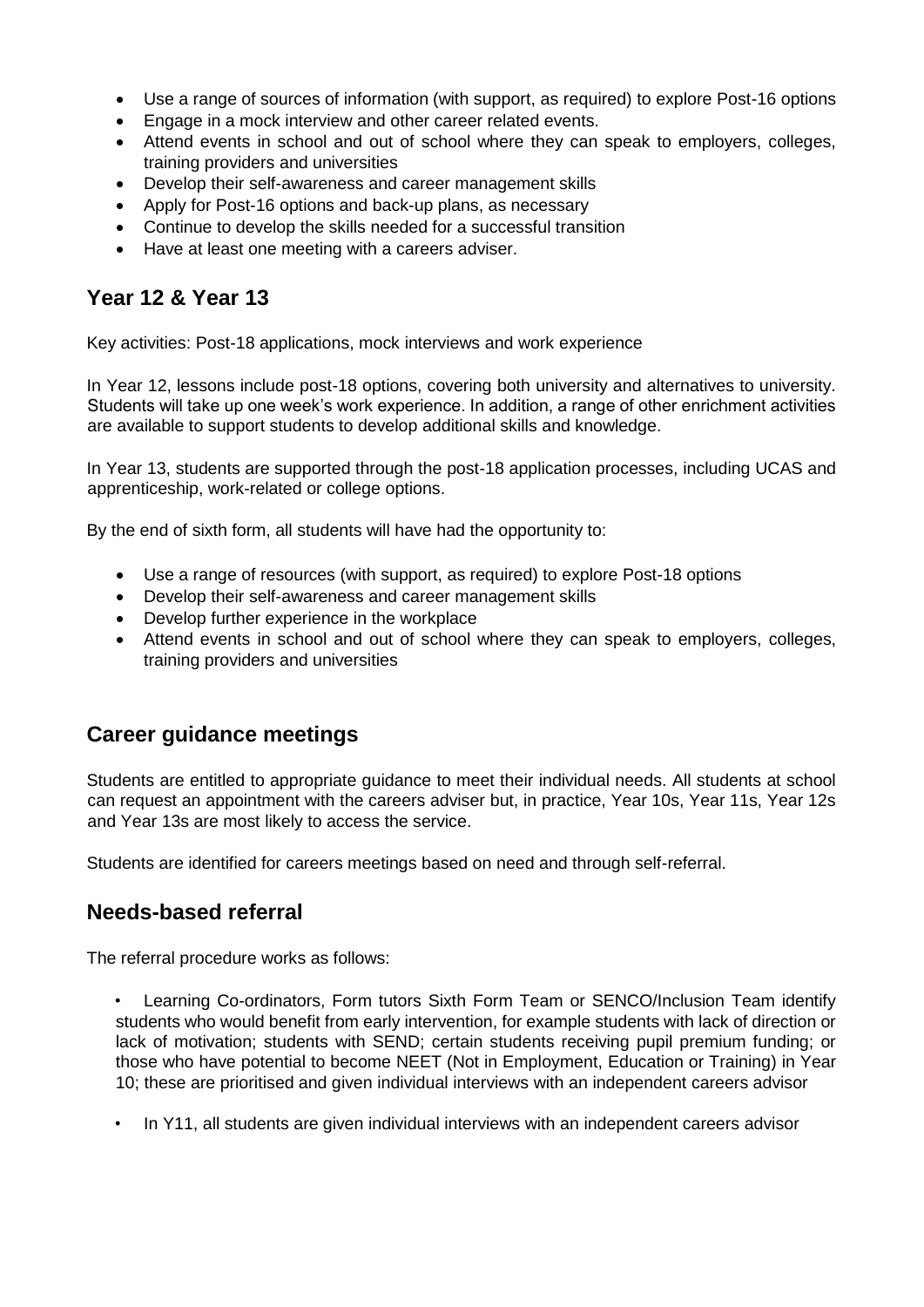• Priority in Year 12 and 13 is given to those students who are seeking to access work-based learning or employment; these students, once identified, are given individual interviews with an independent careers advisor

The outcome of all these activities allows the careers adviser to prioritise students for interviews, helping to ensure that pupils of all abilities can access the support they need.

For those students identified as being at risk of NEET, further interventions are arranged as appropriate for each student. This support could include personalised curriculum in KS4, visits to colleges and training providers, contact with parents, support from other agencies and ongoing contact as the student leaves school.

### **Career information**

Career information is available through relevant displays and Year Group noticeboards or cascaded via form tutors or through year group assemblies. The careers library Centre) includes a range of university and college prospectuses, career guides, apprenticeship and employer information, as well as guides on job-search activities.

Online resources include a range of reliable websites collated by the careers adviser.

### **External providers**

A range of external providers are invited into school to support the careers programme. These might include local colleges, universities, training providers, apprenticeship organisations, employers, school alumni, or staff from various projects. In all cases, such staff and organisations will be vetted for suitability by the relevant staff at school.

#### **See also School Policy Statement on Provider Access**

### **Management and staffing**

The Careers & Employability Development Manager is responsible for taking a strategic lead and direction for careers work in the school, working under the direction of the Senior Assistant Headteacher with responsibility for careers and employability and working with the Assistant Heads, Director of Sixth Form and Learning Co-ordinators.

The school also contracts a qualified independent Careers Adviser to offer career guidance.

A broad range of staff support careers activities and careers learning at school including Learning Co-ordinators, Form Tutors and subject teachers.

### **Staff Development**

Form Tutors are introduced to the concepts, aims and programme for CEIAG at training days or pastoral team meetings. The Careers & Employability Development Manager attends conferences and careers network meetings to keep up to date with best practice and legislation as appropriate.

#### **Resources**

The school is committed to providing the resources to enable an effective careers programme, including adequate staffing, staff training and resources.